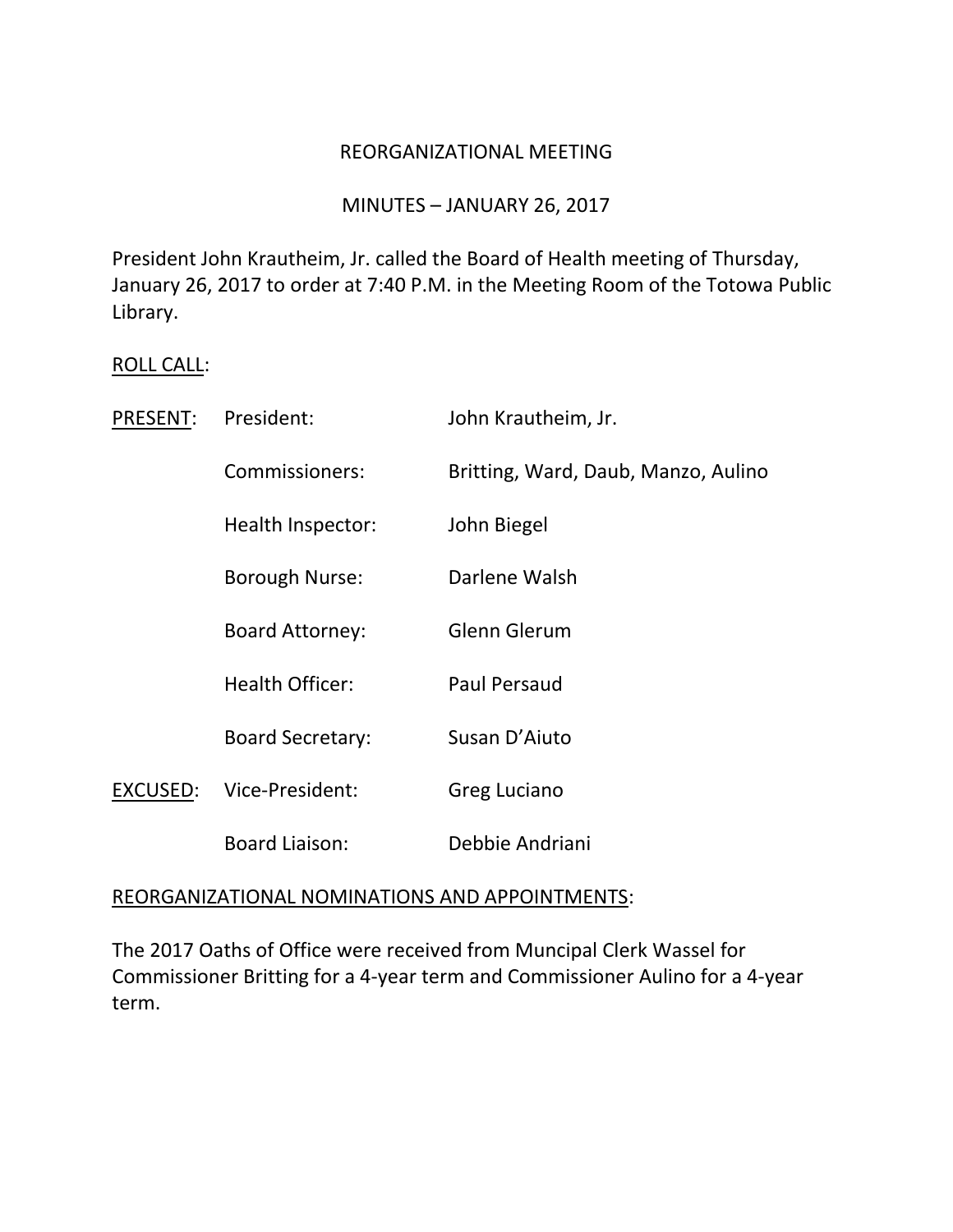## NOMINATION FOR PRESIDENT:

Commissioner Daub made a motion to nominate John Krautheim, Jr. for President of the Board of Health for 2017, seconded by Manzo. Floor was closed as no other nominations were made. All Commissioners in attendance voted in the affirmative.

# NOMINATION FOR VICE-PRESIDENT:

Commissioner Britting made a motion to nominate Greg Luciano for Vice-President of the Board of Health for 2017, seconded by Ward. Floor was closed as no other nominations were made. All Commissioners in attendance voted in the affirmative pending his acceptance.

# NOMINATION FOR COMMITTEE LIAISON:

Commissioner Manzo made a motion to nominate the slate for committee appointments, seconded by Daub. All Commissioners in attendance voted in the affirmative.

Committee appointments for 2017 – Chairpersons are underlined.

| <b>OFFICE AND CLERK:</b>    | Commissioners: Britting, Ward, Daub      |
|-----------------------------|------------------------------------------|
| <b>PUBLIC HEALTH NURSE:</b> | Commissioners: Manzo, Daub, Ward         |
| <b>HEALTH INSPECTOR:</b>    | Commissioners: Daub, Manzo, Ward         |
| <b>CEMETERY INSPECTOR:</b>  | Commissioners: Manzo, Luciano, Britting  |
| <b>LICENSE AND LEGAL:</b>   | Commissioners: Daub, Luciano, Aulino     |
| <b>FINANCE:</b>             | Commissioners: Luciano, Britting, Aulino |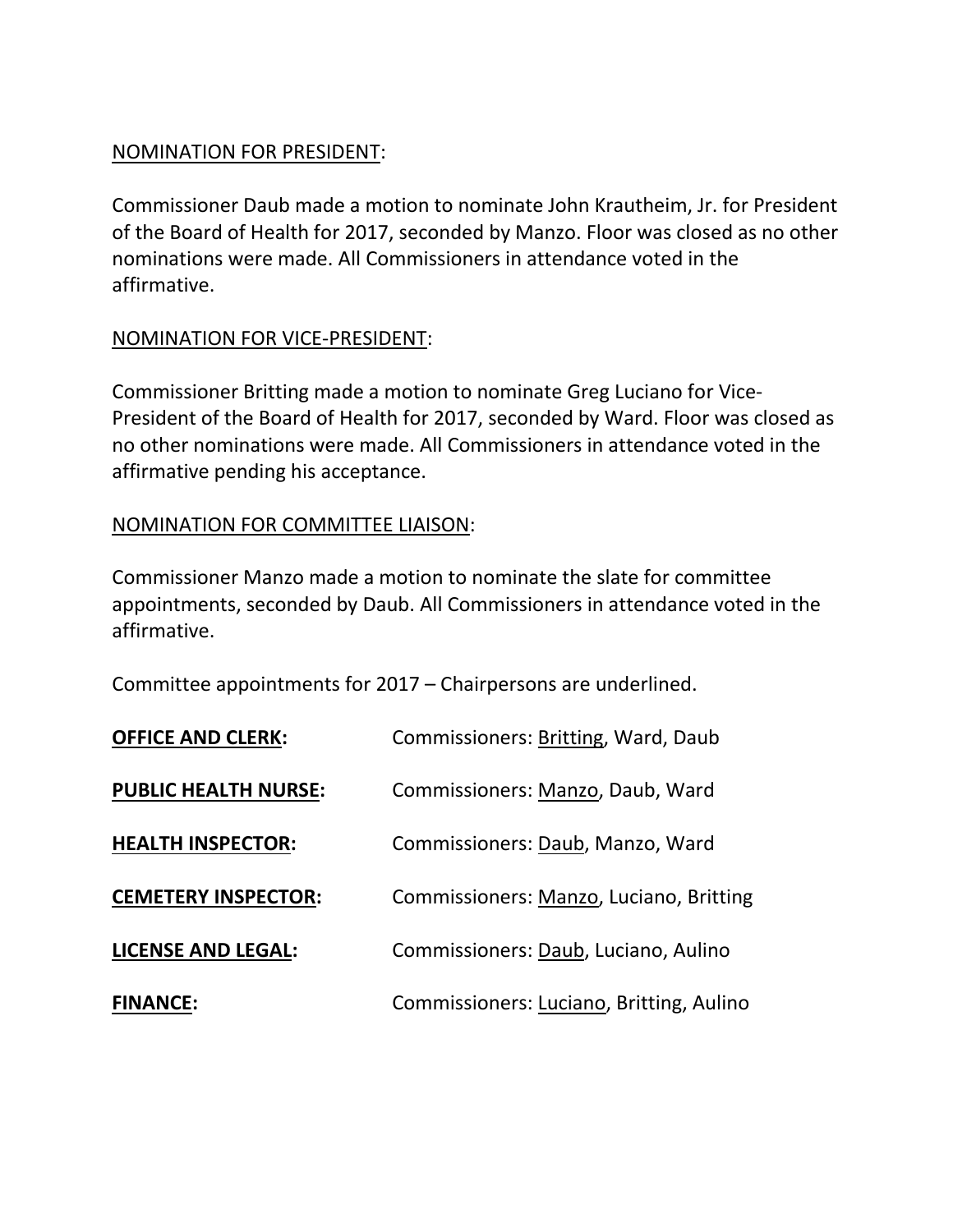## APPOINTMENT OF BOARD PROFESSIONALS:

Commissioner Ward made a motion to appoint the following professionals to serve the Board of Health:

| <b>Borough Nurse:</b>  | Darlene Walsh |
|------------------------|---------------|
| <b>Board Attorney:</b> | Glenn Glerum  |
| Cemetery Inspector:    | Joseph Brady  |
| Health Inspector:      | John Biegel   |

Motion was seconded by Britting. All Commissioners in attendance voted in the affirmative.

## BOARD OF HEALTH BUDGET:

Commissioner Manzo made a motion to carry the vote for the Budget of the Board of Health for 2017 until the February meeting, seconded by Daub. All Commissioners in attendance voted in the affirmative.

## NOMINATION FOR SECRETARY:

Commissioner Manzo made a motion to nominate Susan D'Aiuto for Secretary of the Board of Health for 2017, seconded by Daub. All Commissioners in attendance voted in the affirmative.

#### ADJOURN:

Commissioner Ward made a motion to adjourn the meeting at 7:50 P.M., seconded by Britting. All Commissioners in attendance voted in the affirmative.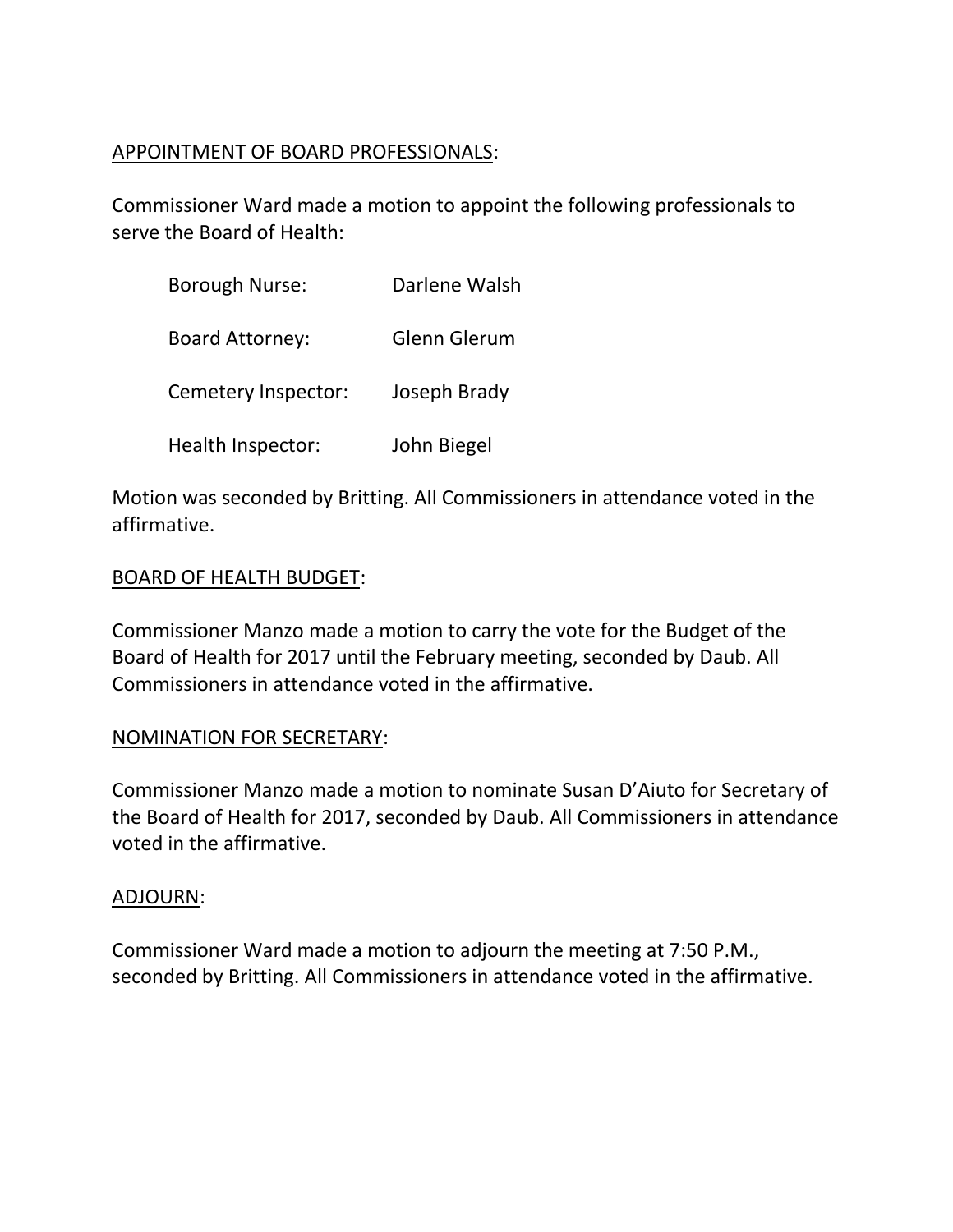## MINUTES – JANUARY 26, 2017

President John Krautheim, Jr. called the Board of Health meeting of Thursday, January 26, 2017 to order at 7:50 P.M. in the Meeting Room of the Totowa Public Library.

## ROLL CALL:

| PRESENT: | President:              | John Krautheim, Jr.                 |
|----------|-------------------------|-------------------------------------|
|          | Commissioners:          | Britting, Ward, Daub, Manzo, Aulino |
|          | Health Inspector:       | John Biegel                         |
|          | Borough Nurse:          | Darlene Walsh                       |
|          | <b>Board Attorney:</b>  | Glenn Glerum                        |
|          | <b>Health Officer:</b>  | <b>Paul Persaud</b>                 |
|          | <b>Board Secretary:</b> | Susan D'Aiuto                       |
| EXCUSED: | Vice-President:         | Greg Luciano                        |
|          | <b>Board Liaison:</b>   | Debbie Andriani                     |
|          |                         |                                     |

## CORRESPONDENCE: NONE

#### MINUTES:

Commissioner Britting made a motion to accept the minutes of the November 17, 2016 Board of Health meeting, seconded by Aulino. All Commissioners in attendance voted in the affirmative.

**BILLS: NONE**